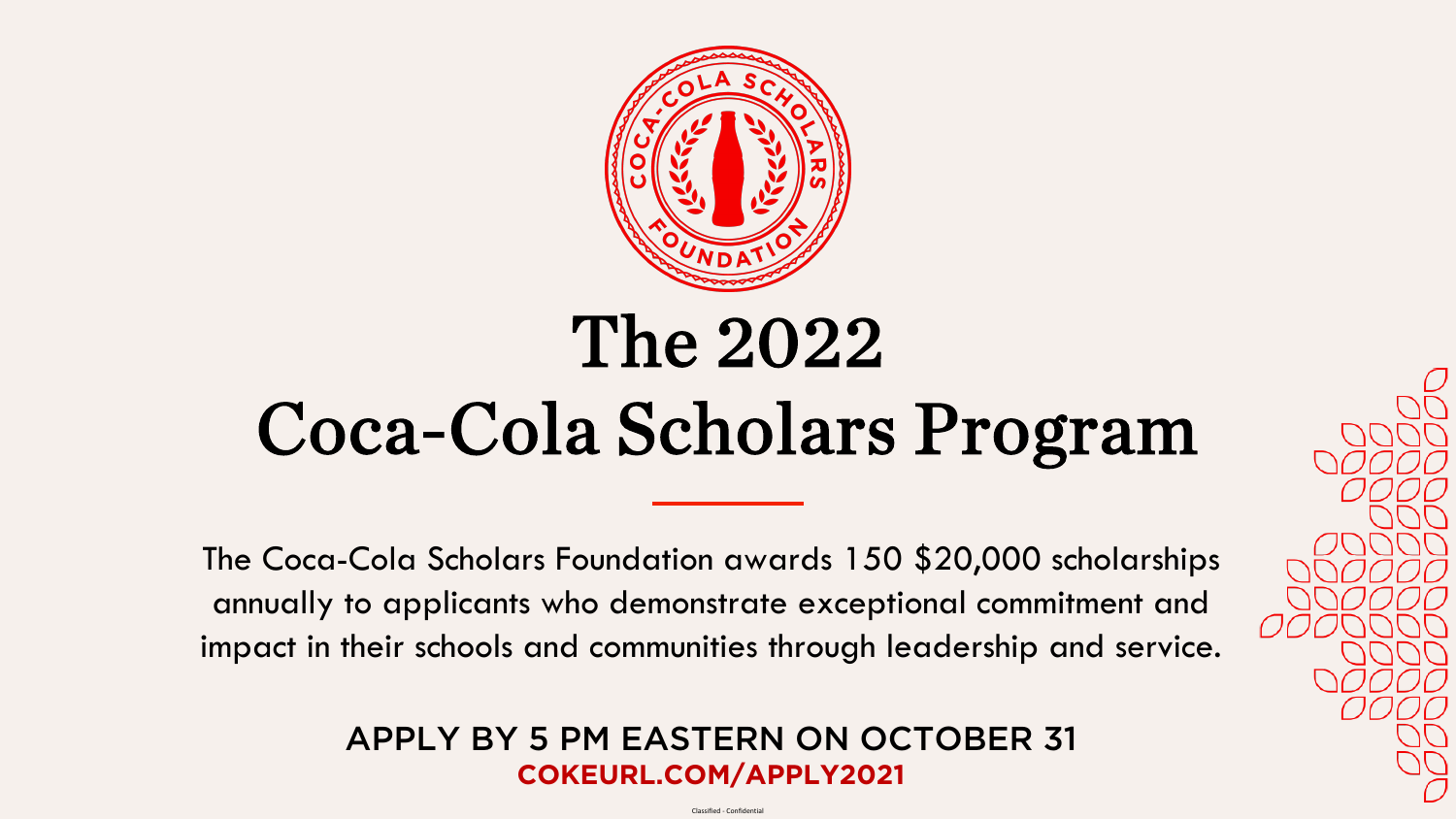Classified - Confidential

# ヘレレレレ

# Coca-Cola Scholars Program award

- \$20,000 scholarship
	- Accredited US college or university
- 10 years to use
- Use for educational expenses
- NOT need-based
- Leadership and service merit-based



## About **COKEURL.COM/APPLY2021**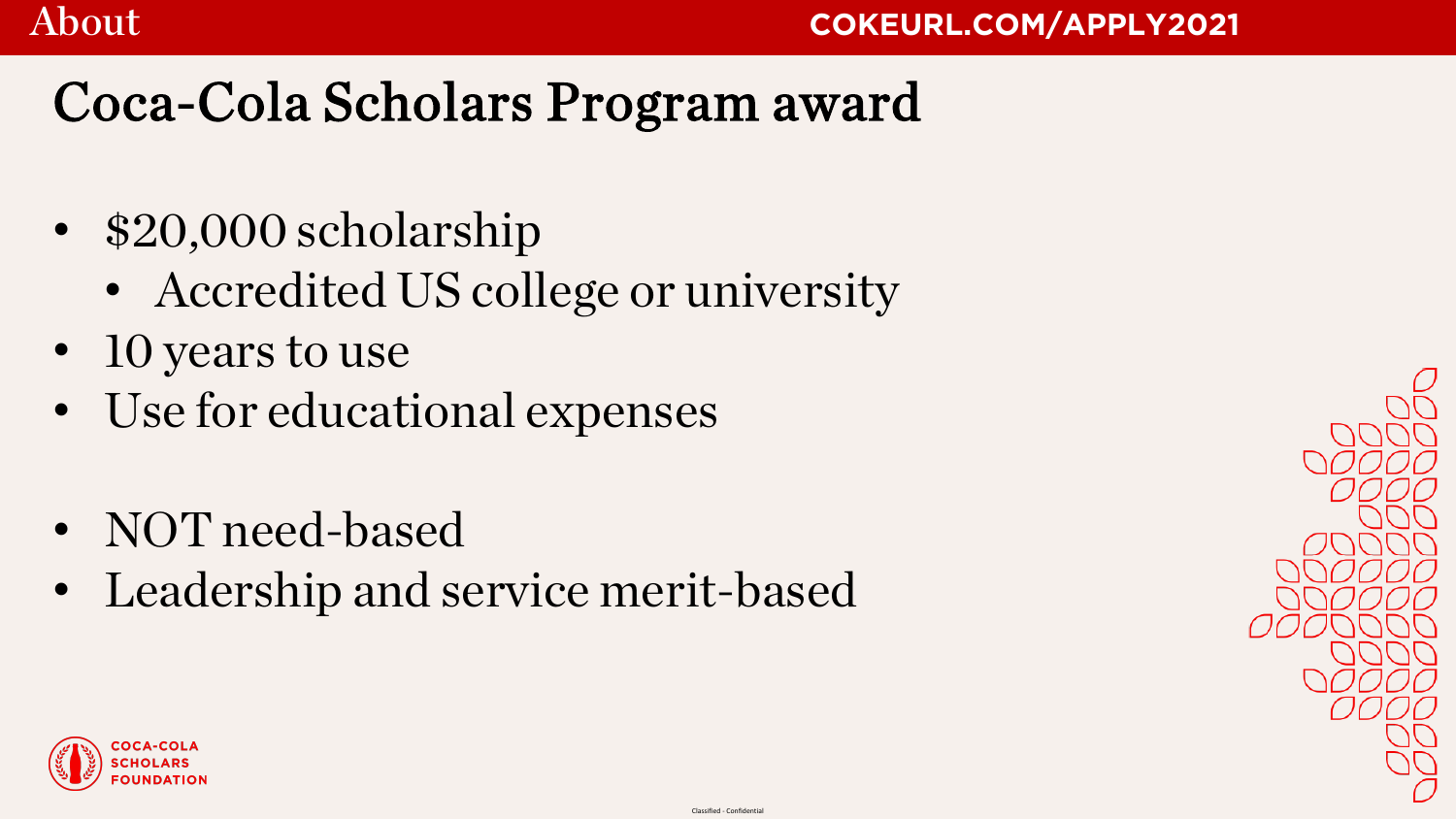## Eligibility

- Graduating in 2021-2022 from high school in US, PR, DoD
- Planning to attend US school
- Not a child or grandchild of current/former Coca-Cola system employee
- Cumulative high school GPA of at least a B
- FAFSA eligible
	- U.S. Citizen (*not* a Temporary Resident), U.S. National, U.S. Permanent Resident, Refugee, Asylee, Cuban-Haitian Entrant, or Humanitarian Parolee



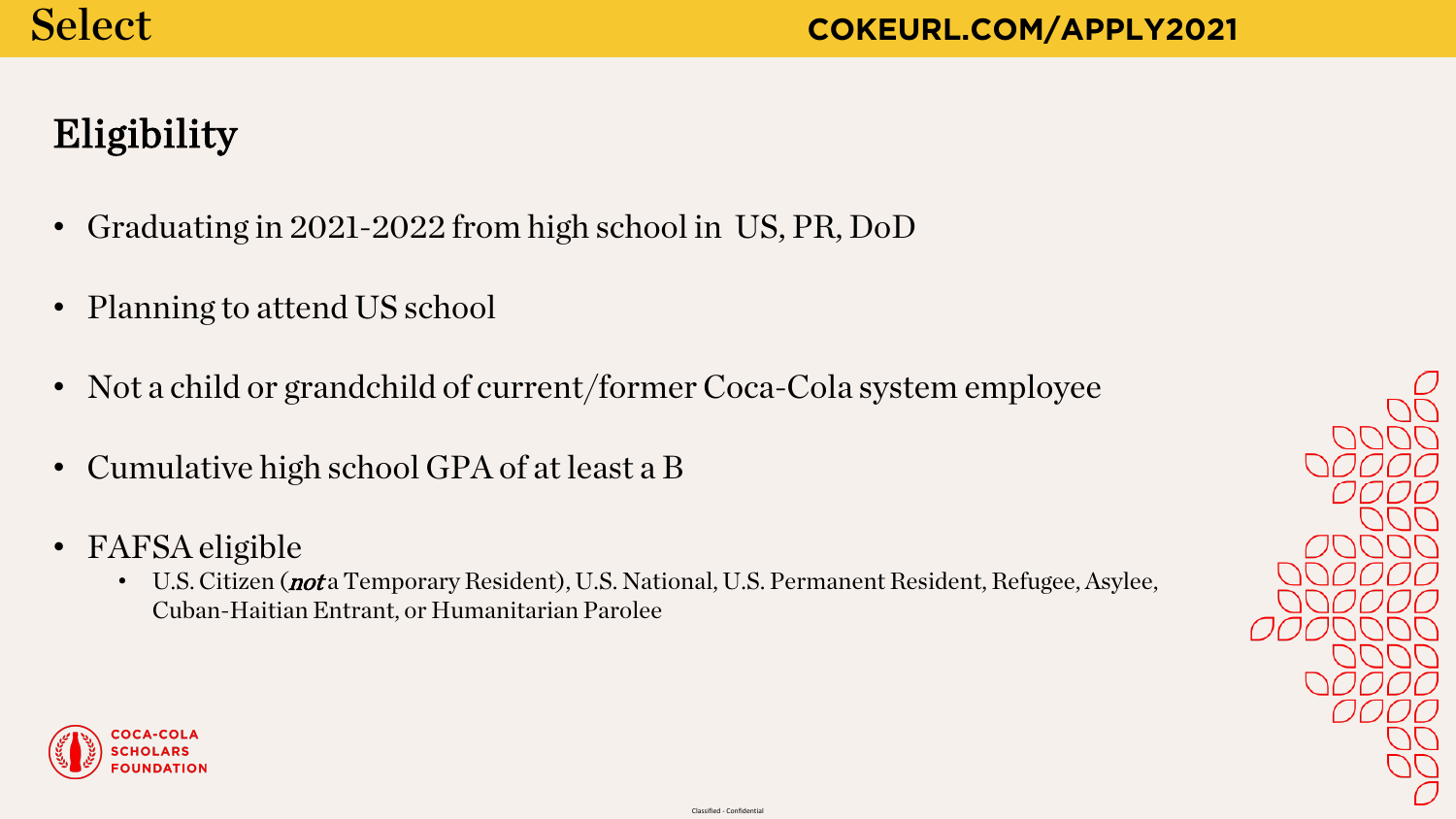# Application Process - Phase  $1 - 100,000$  applications

- Opens *August 1 at 8:00 am eastern*
- Deadline *October 31 at 5:00 pm eastern*
- Similar to a high school resume
- NO essays
- NO recs
- NO ACT/SAT
- NO transcript



## Select **COKEURL.COM/APPLY2021**

JUUUL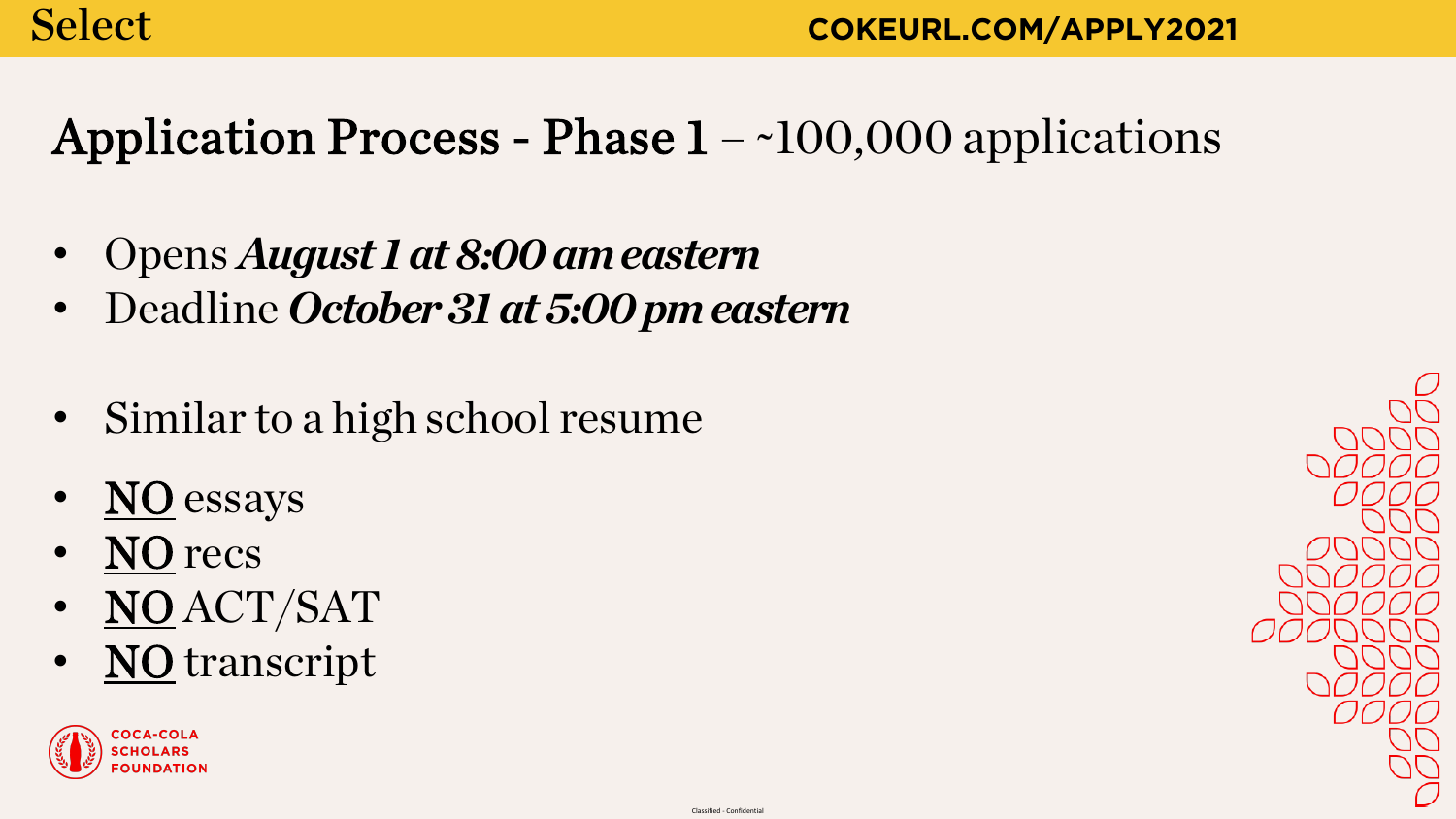

# Application Process - Phase 1

- School Activities: Involvement and leadership in clubs, honor societies, visual/performing arts, athletics, etc. awards/honors
- Community Activities: Any non-school-sponsored activity
- Academics: Courses and grades
- Employment: Weeks and hours worked



(rec/travel sports, local theater, service, etc.) - awards/honors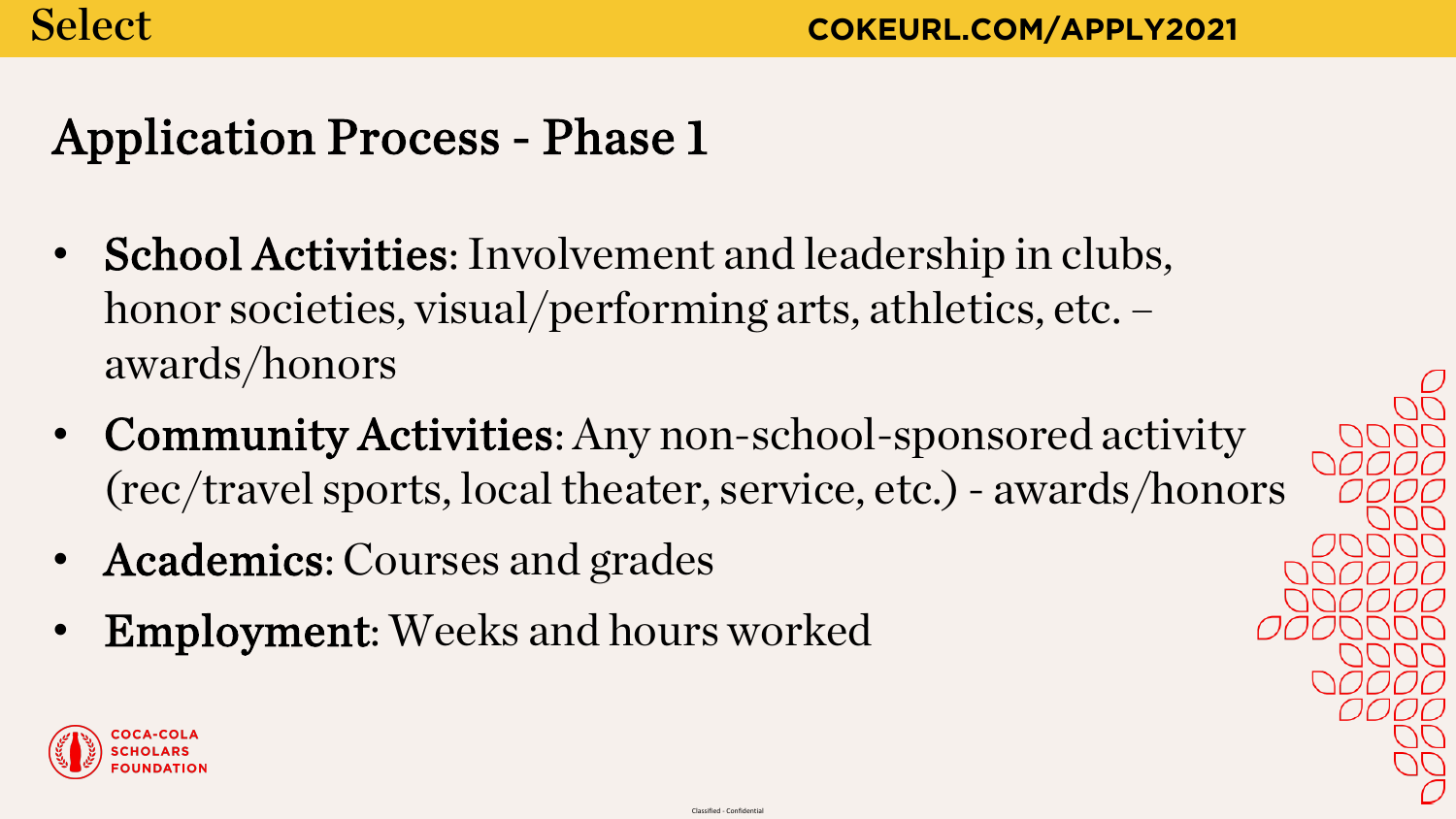

- Everyone who submits in Phase 1 will be notified of status in Phase 2 in November
- Anything academic-oriented (science fair, writing awards, etc.) fits best in School Activities
- Work experience NOT required
	- Self-employment (tutoring, babysitting, lawn care) is fine explained in app how to submit
- Enter best of term grades if no final/year grade • HONEST estimate of service hours is fine if not officially recorded by school • You may enter more than are recorded by your school (if you only submitted bare minimum)
- 
- 



# Common Questions - Phase 1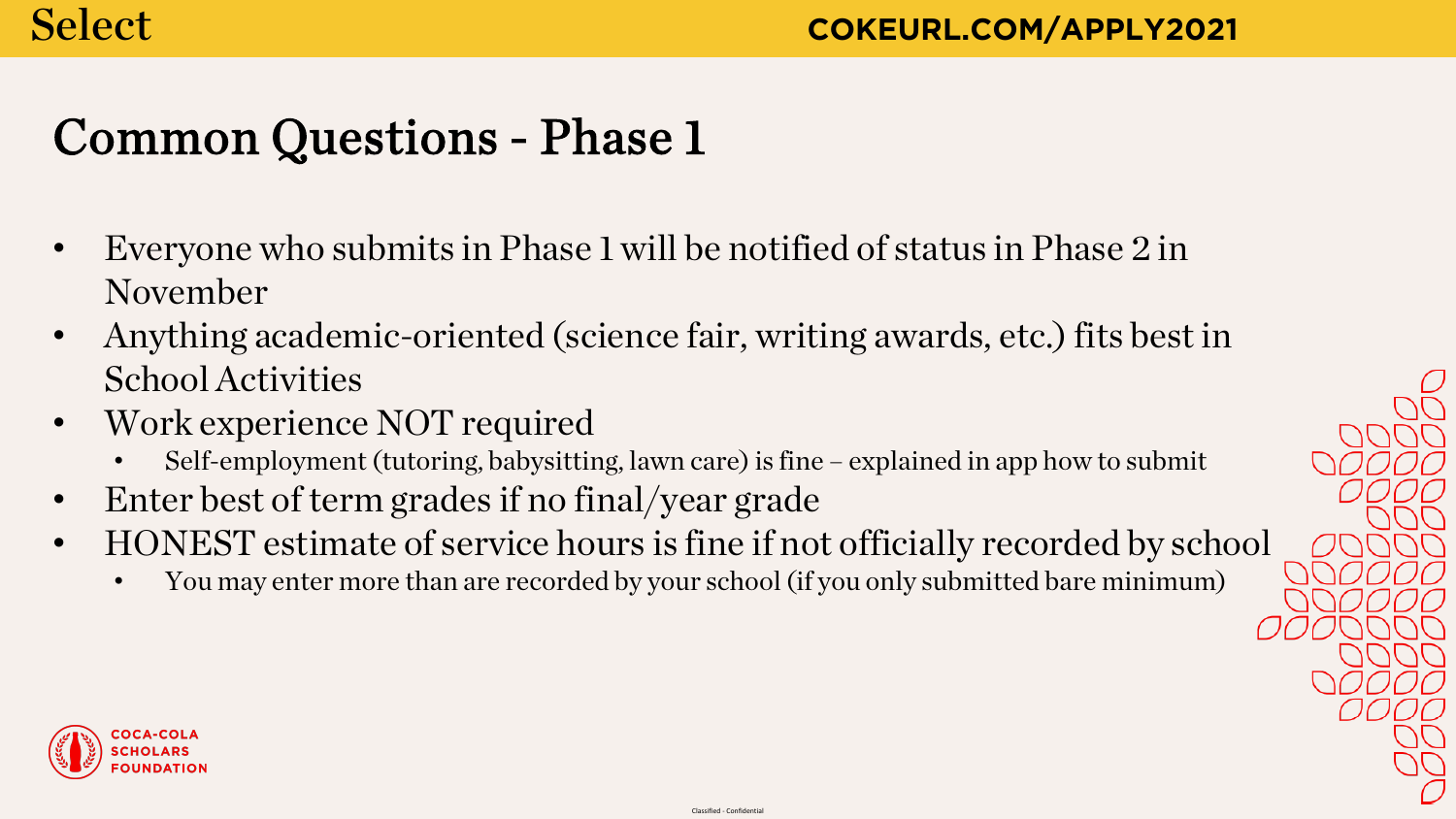# Application Process - Phase 2 (November-January)

- ~1,600 Semifinalists selected from 10 Selection Districts
- Second application consists of additional information on your high school and community activities, short answer responses, three short essays (less than 500 words), 1 recommendation letter, & a high school transcript
- Each app evaluated by one 3-person team of independent readers



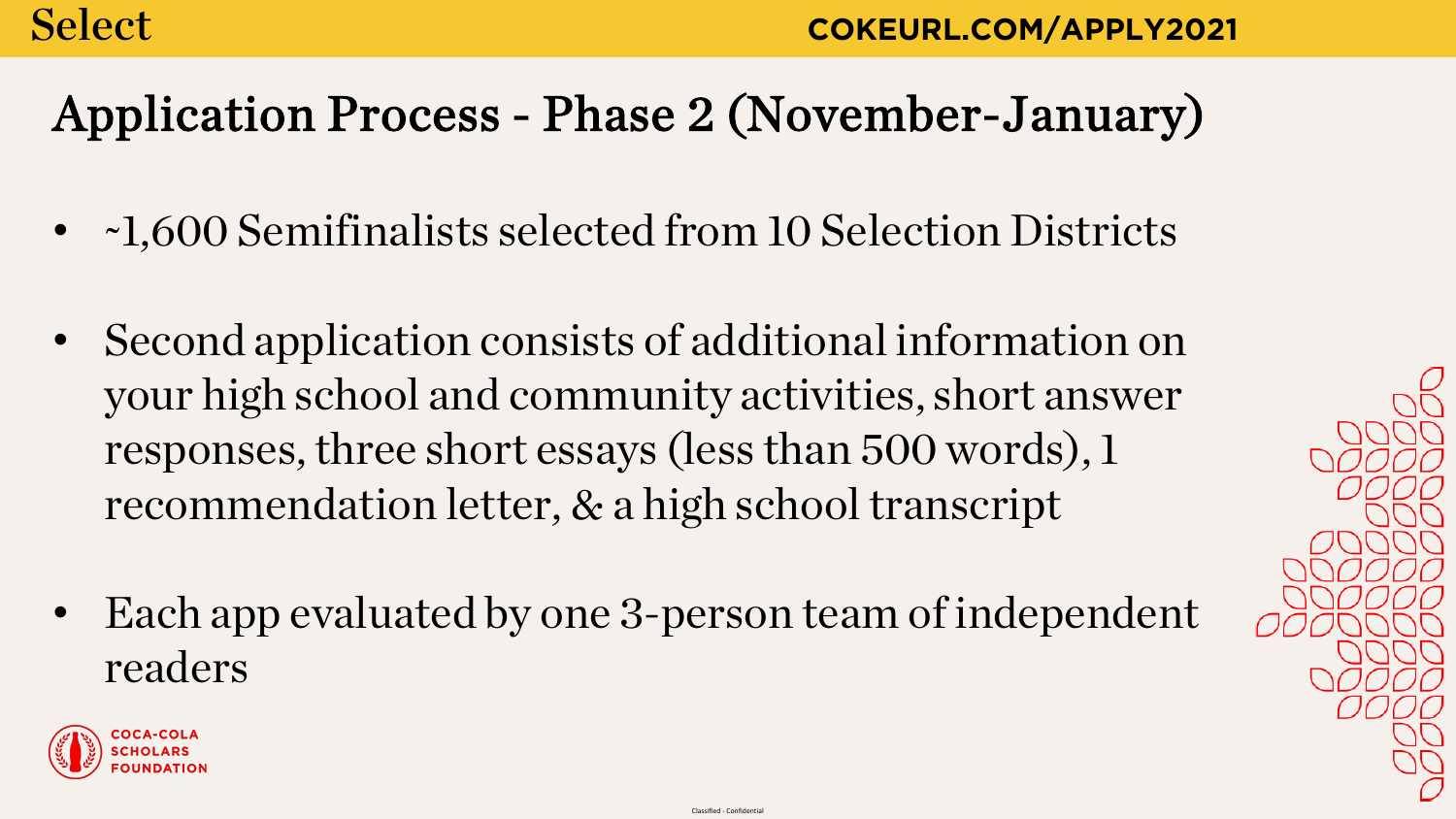



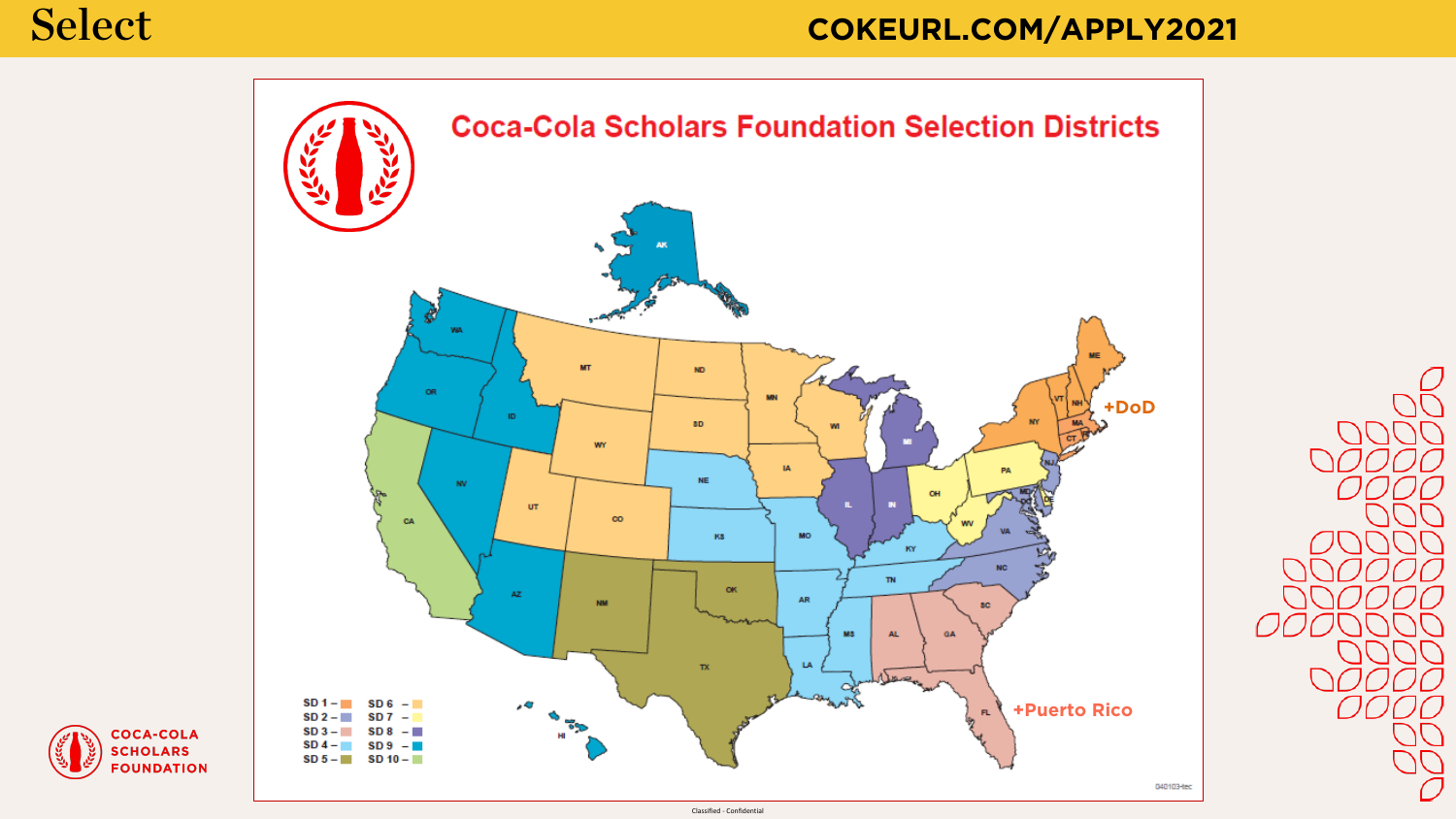# Application Process - Phase 3 (January-March)

- 250 Regional Finalists named 25 from each of the 10 Selection Districts
- Regional Finalists will be interviewed by a panel of veteran Coca-Cola Scholars and a CCSF staff member
- 150 Coca-Cola Scholars will be named by early March